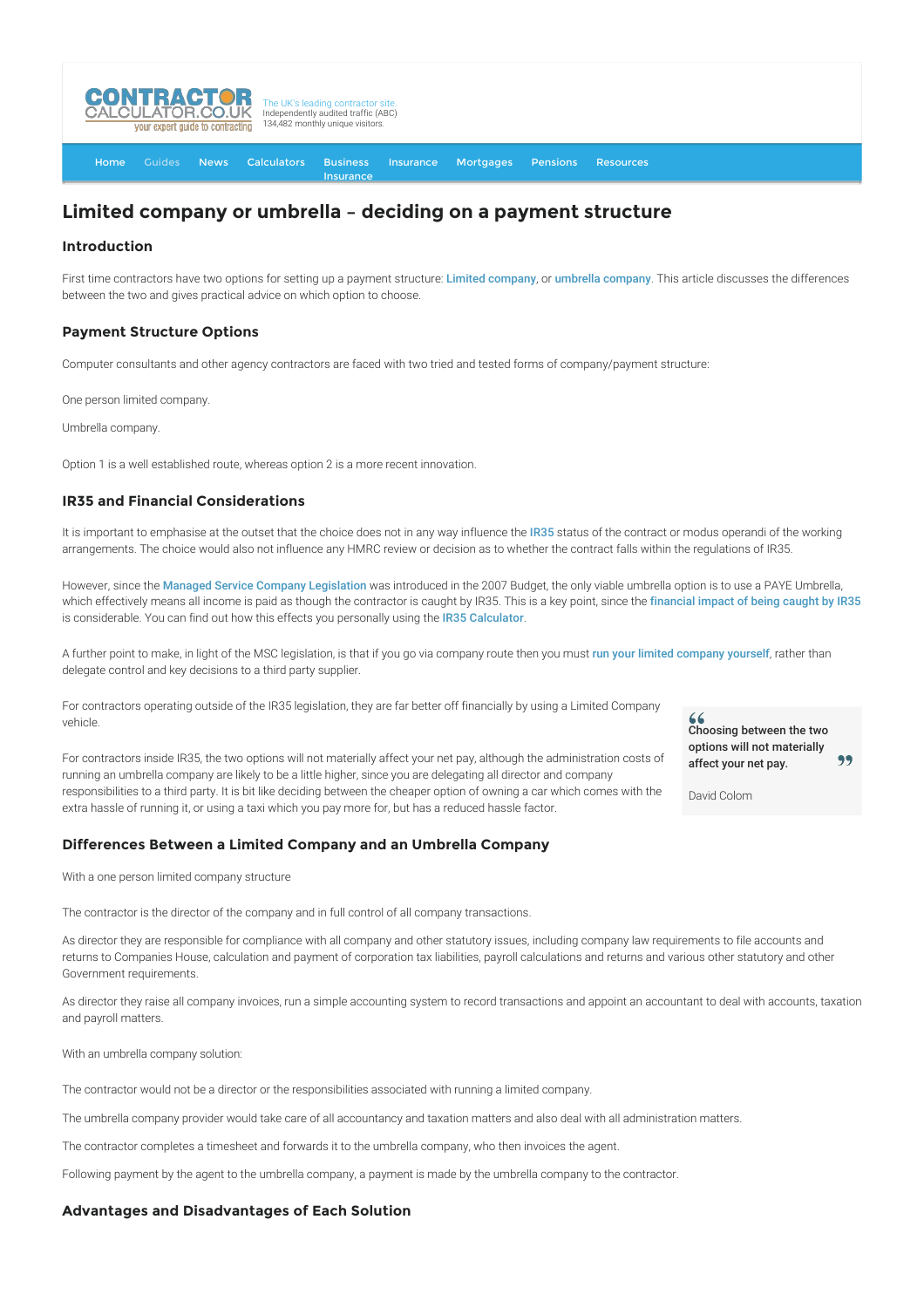#### Limited Company - Advantages

Complete control of all transactions and company matters.

Contractor can be seen to be "representing" the company and "running a business" with its own trading name.

Full control of revenue. Paid directly into the company bank account, rather than passing via an umbrella company bank account.

Faster payment and administration process due to direct control, assuming the contractor deals efficiently with all transactions.

Smaller tax burden (higher percentage net pay) for contract revenue earned outside of the IR35 legislation.

#### Limited Company - Disadvantages

Main disadvantage is the amount of administration/paperwork arising, particularly in the late filing/payment penalty culture.

Responsible for day to day issues as invoicing, keeping a simple accounting system and fully liaising with their accountant, to ensure all forms, returns and accounts are filed by the due dates.

Many contractors, particularly first timers do struggle with these responsibilities.

#### Umbrella Company- Advantages

Avoids time and trouble of running a limited company. After a simple set up, the contractor completes timesheets and forwards to the umbrella company.

Knowledge that money is lodged into their bank account and documents are sent to them explaining how the payment is calculated. No need to be involved with running a spreadsheet, VAT returns, payroll matters, company accounts, taxation, etc.

For short term contractors, a main advantage is not having the costly process of forming a company and then arranging for it to be dissolved.

#### Umbrella Company- Disadvantages

The contractor will by definition not be running the company and will therefore be using it simply as a service to process transactions.

The contractor cannot represent themselves as running their own independent business, through which they can make policy decisions, take risks or act as company director.

There is inevitably some delay in the contractor receiving their money, since it needs to pass through a third party account before reaching them. This is down to the efficiency of the umbrella company.

There is an element of trust on the part of the contractor, since their money will be passing through the third party umbrella company bank account.

For contracts earning revenue outside IR35 there is a significantly higher tax burden than using a Limited Company - due to the Managed Service Company legislation (introduced in 2007 Budget).

### **Summary of Criteria for Making a Choice**

In making a decision, the contractor should consider the following criteria:

IR35 status: If the majority of the contracts are likely to be outside IR35 then from an tax point of view the Limited Company is the sensible option for long term contractors.

Company Control: How important is it to control the company? – if important, take the one person company director route.

Presentation/Status: How important is it to be a company director for presentation/status with third parties? – if it is important, then the one person company should be taken.

Administration: Attitude to administration, including dealing with forms, returns, correspondence with accountants and other third parties, spreadsheets, VAT returns etc. – if it is no problem, then take the own company route but if it is likely to be a problem, then the umbrella route would be preferable.

Length of contracting: - if it is a long term contract, a one person company may be preferable. If it is short term or dependent on factors which may change in the short term, then an umbrella company solution may be preferable.

Borderline case: – if the decision to go "own company" or umbrella is a difficult one for a first time contract, then it would be best to go with the umbrella company solution for at least the short term. The reason for this is that it is very simple to leave an umbrella company and start up your own company but very much harder in terms of administration and expense to go from your own company to an umbrella.

### **Making the Right Choice**

Making the right choice will always depend on your consideration of the above criteria.

Making the right decision based on your own circumstances and requirements will achieve the most efficient result. There is no "always right" or "always wrong" solution - both methods will work for you and achieve a similar result but with different working arrangements.